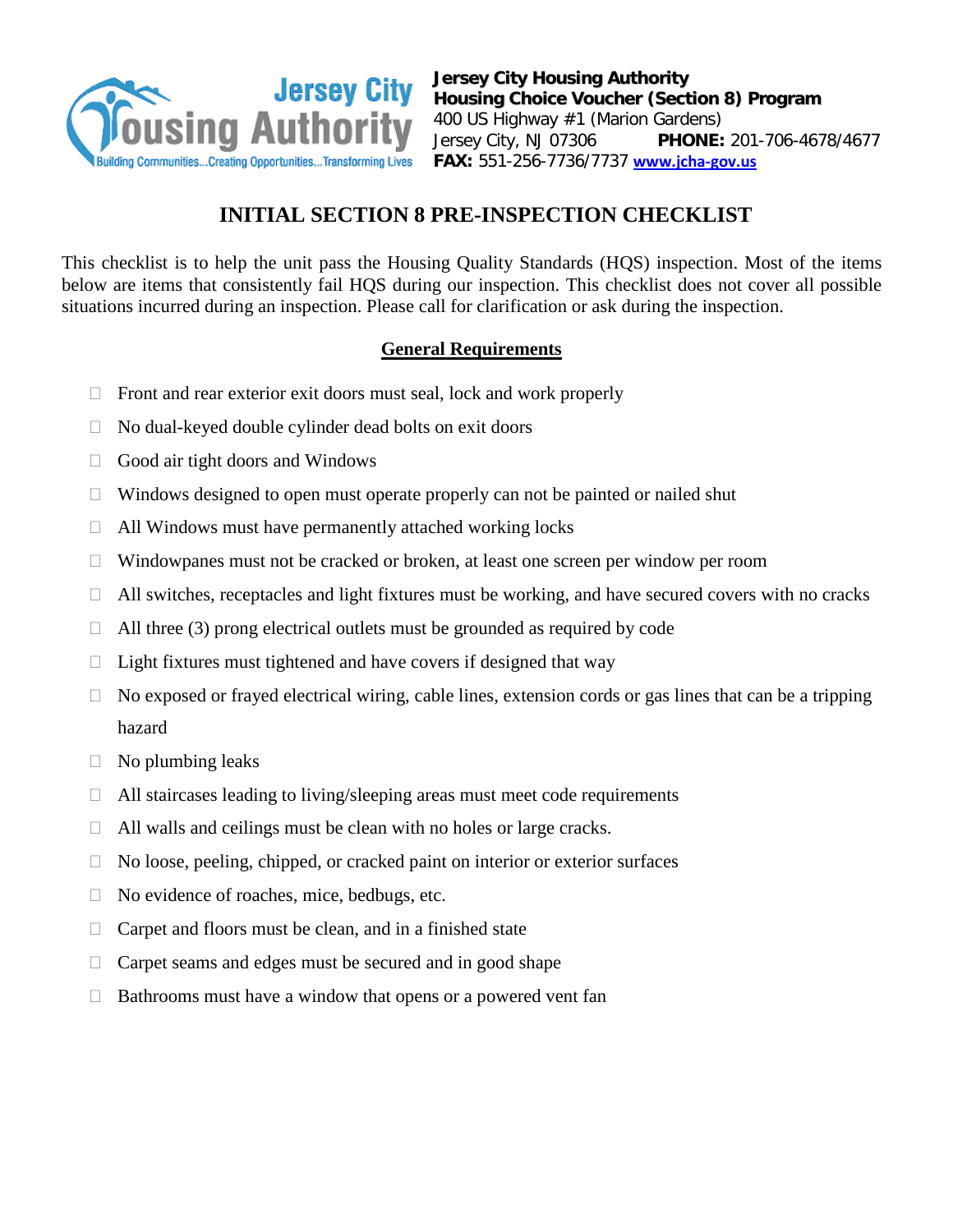### **INITIAL SECTION 8 PRE-INSPECTION CHECKLIST**

### **Kitchen**

- $\Box$  Appliances must be in place, clean and working properly at the time of inspection
- $\Box$  Gas service line for range must have shutoff valve
- $\Box$  Disposal wiring must be secured with proper connection

#### **Bedrooms**

- $\Box$  Install window safety guards at tenants request, at least one window must open for egress and ventilation
- $\Box$  Security bars must be removed unless equipped with Factory installed panic release hardware
- $\Box$  Windows designed to open must operate properly
- $\Box$  Ceiling height throughout the entire area must be at least  $7'1''$

#### **Heating & Cooling Systems**

- $\Box$  All gas heating sources must be vented and working safely
- $\Box$  All units must contain a thermostatically controlled primary heat source
- $\Box$  All heating systems must be able to provide adequate heat either directly or indirectly to each room. If present, the air conditioning system must provide adequate cooling to each room. (Note: window unit A/C's are not considered air conditioning under HQS).
- $\Box$  The heating and or A/C system must be in safe and proper operating condition
- $\Box$  Gas furnace closets must have upper cumulative and lower combustion air vents
- $\Box$  Vent tubes must be minimum of 5" diameter if only one appliance is in the closet. If closet contains both a gas furnace and a gas hot water tank, the tubes must be a minimum of 8" diameter
- $\Box$  Vent tubes must vent into the attic or to the outside. Vents in doors are unacceptable if the closet is located in a living area
- $\Box$  Non operational floor furnaces must be removed and the opening sealed
- $\Box$  Operational floor furnaces require a certificate of proper operation sealed
- $\Box$  Operational floor furnaces require a certificate of proper operation and code compliance by a licensed contractor
- $\Box$  Gas space heaters (vented or un-vented) are allowed on a temporary basis
- $\Box$  Heat/air combination window units are not considered a primary heat source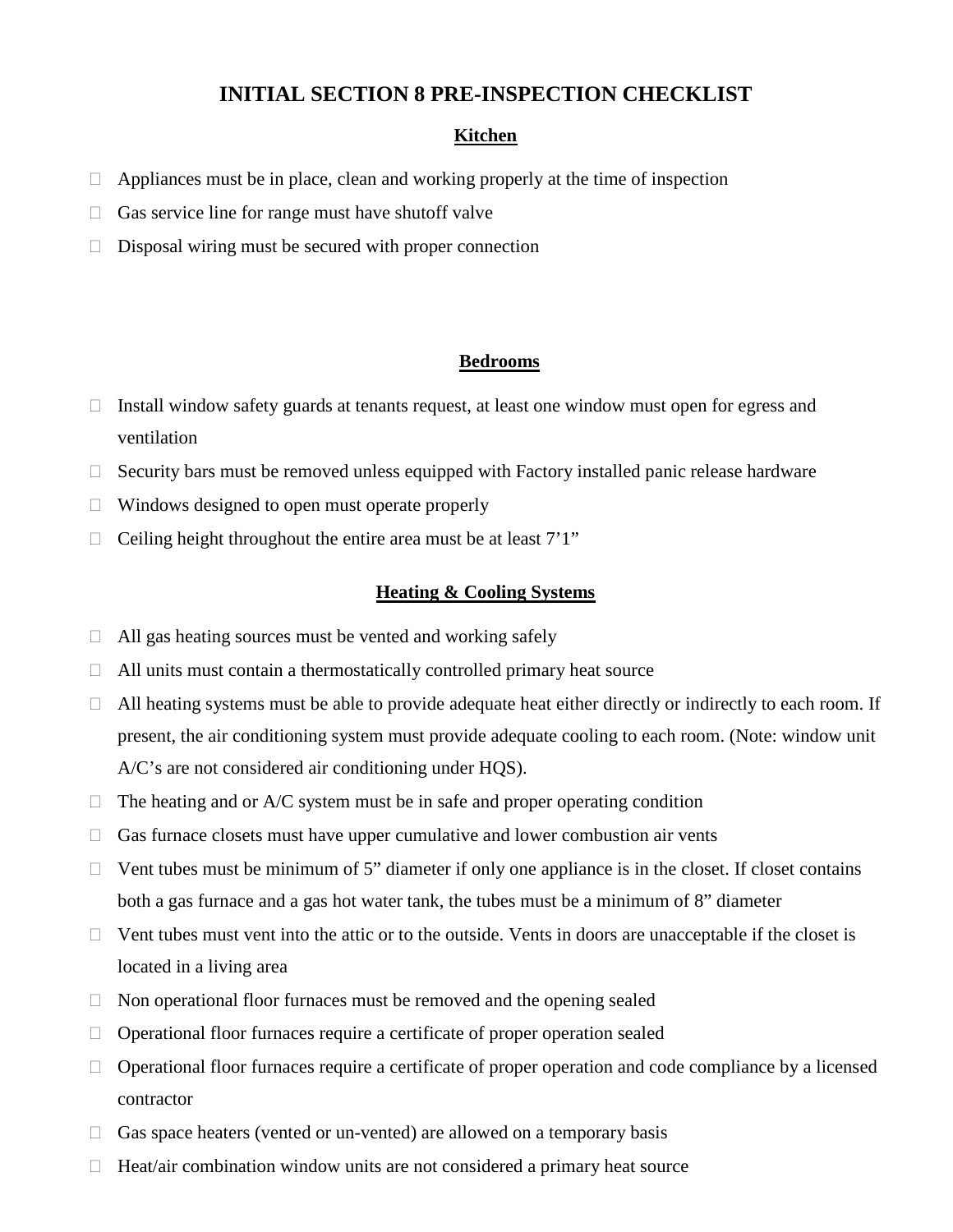# **INITIAL SECTION 8 PRE-INSPECTION CHECKLIST**

 $\Box$  All newly installed heating systems must have a passed city inspection

### **Hot Water Tanks**

- $\Box$  Gas hot water tank closets must have upper cumulative and lower combustion air vents. On initial inspections gas tanks have upper cumulative and lower combustion air vents. On initial inspections gas tanks in garages must be raised 18" if required by code
- $\Box$  Gas hot water tanks are not allowed in bedrooms or bathrooms. Call for options or exceptions.
- $\Box$  Temperature and pressure (T&P) relief valve on hot water tanks must be present and probe must extend 4" in tank
- $\Box$  The drain line on the T&P valve must be constructed of 3/4 ridged metal or CPVC and run within 6" of floor
- $\Box$  All newly installed gas hot water tanks must have a passed city inspection

### **Miscellaneous**

- $\Box$  On each level of the dwelling unit including basements, but excluding spaces and unfinished attics, must have at least one battery-operated or hard-wired smoke detector in proper operating condition and must be installed near sleeping areas
- $\Box$  Smoke detectors installed on walls must be at least 4" from the ceiling and no more than 12" from the ceiling away from return air vents and bathrooms doors
- $\Box$  Smoke detectors installed on the ceiling must be at least 18" from any corners
- $\Box$  Smoke detectors must be installed in accordance with and meet the requirements of the National Fire Protection Standards (9NFPA) 74 or its successor standards
- $\Box$  All owner-supplied amenities (dishwashers, disposals, ceiling fans, overhead door openers, attic fans, central air conditioning, etc.) must be in place at the time of the initial inspection and be in proper working order and maintained by the owner. If they become inoperable they must be repaired or replaced. They can not be removed.
- $\Box$  Properties without separately metered utilities (water, gas or electric) must be leased as all bills paid for the specific utility or utilities that are not separately metered.
- $\Box$  Handrails are required when four or more steps (risers) are present interior and exterior.
- $\Box$  Protective railings are required when porches, balconies, and stoops are 30" or more above ground level
- $\Box$  Empty slots in the breaker box must have covers